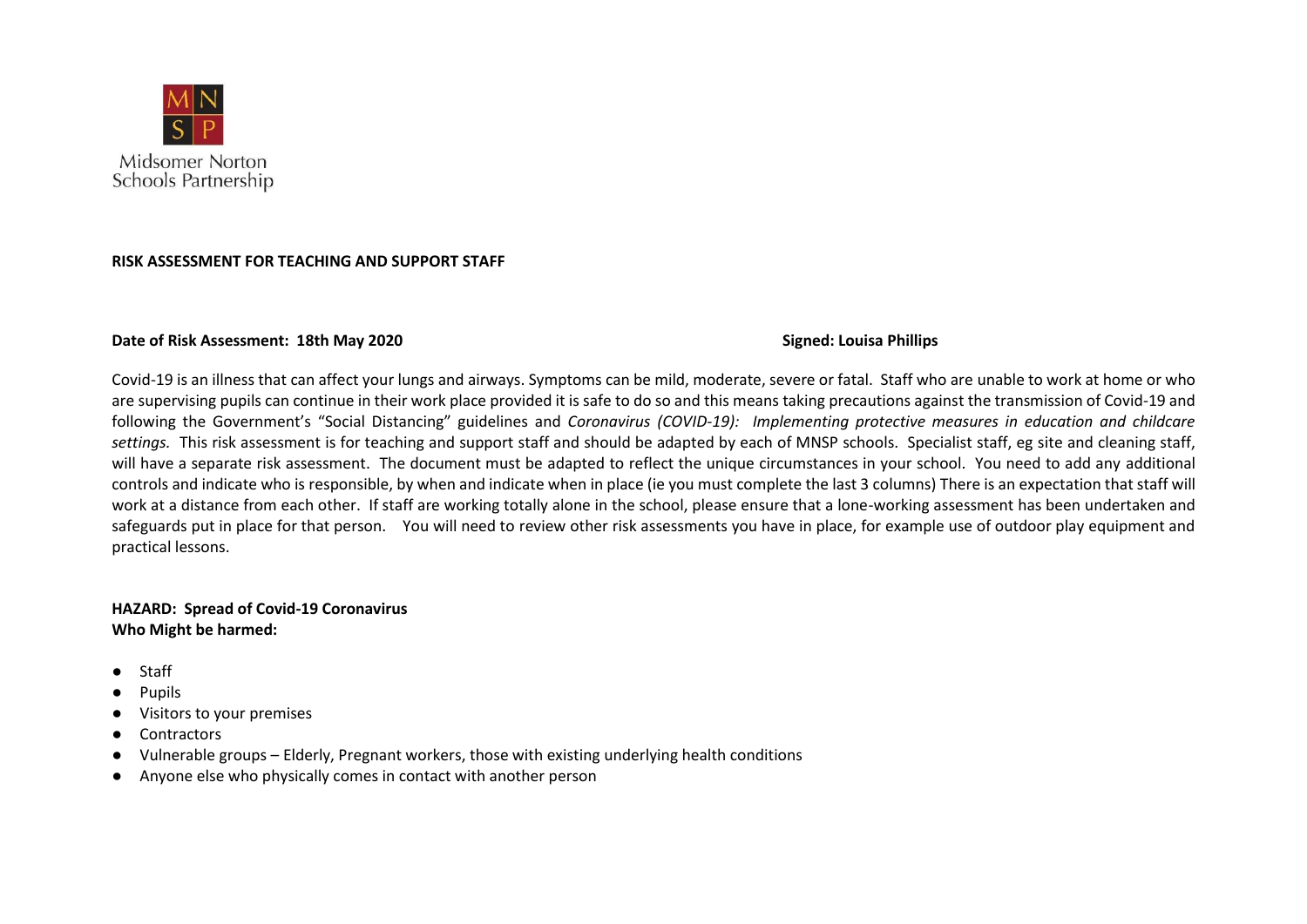| <b>Risk topics</b>                                                                                                                                                                                                                              | <b>Additional Controls</b>                                                                                                                                                                                                                                  | <b>Action by</b>               | <b>Action by</b> | <b>Done</b>                |
|-------------------------------------------------------------------------------------------------------------------------------------------------------------------------------------------------------------------------------------------------|-------------------------------------------------------------------------------------------------------------------------------------------------------------------------------------------------------------------------------------------------------------|--------------------------------|------------------|----------------------------|
|                                                                                                                                                                                                                                                 |                                                                                                                                                                                                                                                             | whom?                          | when?            | <i><b>[initial and</b></i> |
|                                                                                                                                                                                                                                                 |                                                                                                                                                                                                                                                             | [name]                         | [insert date]    | date]                      |
| <b>Building safety</b>                                                                                                                                                                                                                          |                                                                                                                                                                                                                                                             |                                |                  |                            |
| The site team (or mobile team) will continue<br>$\bullet$<br>with all compliance checks (fire safety etc).<br>Competent Contractors will continue to carry<br>$\bullet$                                                                         | Headteachers or delegated senior leader will<br>inspect health and safety records to confirm that<br>compliance checks have been carried out.                                                                                                               | LP/DT                          | 1.6.20           |                            |
| out specialist testing<br>Site team (or mobile team) will carry out and<br>$\bullet$<br>record flushing for water outlets not having<br>normal use.<br>Where practicable, competent contractor<br>inspections and any associated remedial works | Where the school has not been able to organise<br>external competent contractor inspections, the<br>Trust's Estates Manager will be notified and a<br>further risk assessment will be put in place if<br>required.                                          | SC/PN                          | 1.6.20           |                            |
| will continue to maintain the school.                                                                                                                                                                                                           | We will review our arrangements for fire<br>evacuation to determine if any changes are<br>required regarding exits, assembly points,<br>methods of assembly and so on. If required we<br>will undertake a drill of new arrangements as<br>soon as possible. | LP/DT/SC<br>Drill on<br>3.6.20 | 1.6.20           |                            |
| <b>First Aid</b>                                                                                                                                                                                                                                |                                                                                                                                                                                                                                                             |                                |                  |                            |
| The Headteacher or senior leader will issue a revised<br>First Aider list and ensure that all staff are aware.                                                                                                                                  | First aider list will be prominently displayed in<br>Office                                                                                                                                                                                                 | <b>SC</b>                      | 1.6.20           |                            |
|                                                                                                                                                                                                                                                 | First aiders will be briefed on handling suspected<br>Covid19 illness that occurs in school.                                                                                                                                                                | LP/DT                          | 1.6.20           |                            |
|                                                                                                                                                                                                                                                 | PPE will be available for first aiders including face<br>masks and gloves. These will be available from<br>the school office.                                                                                                                               | SC                             | 1.6.20           |                            |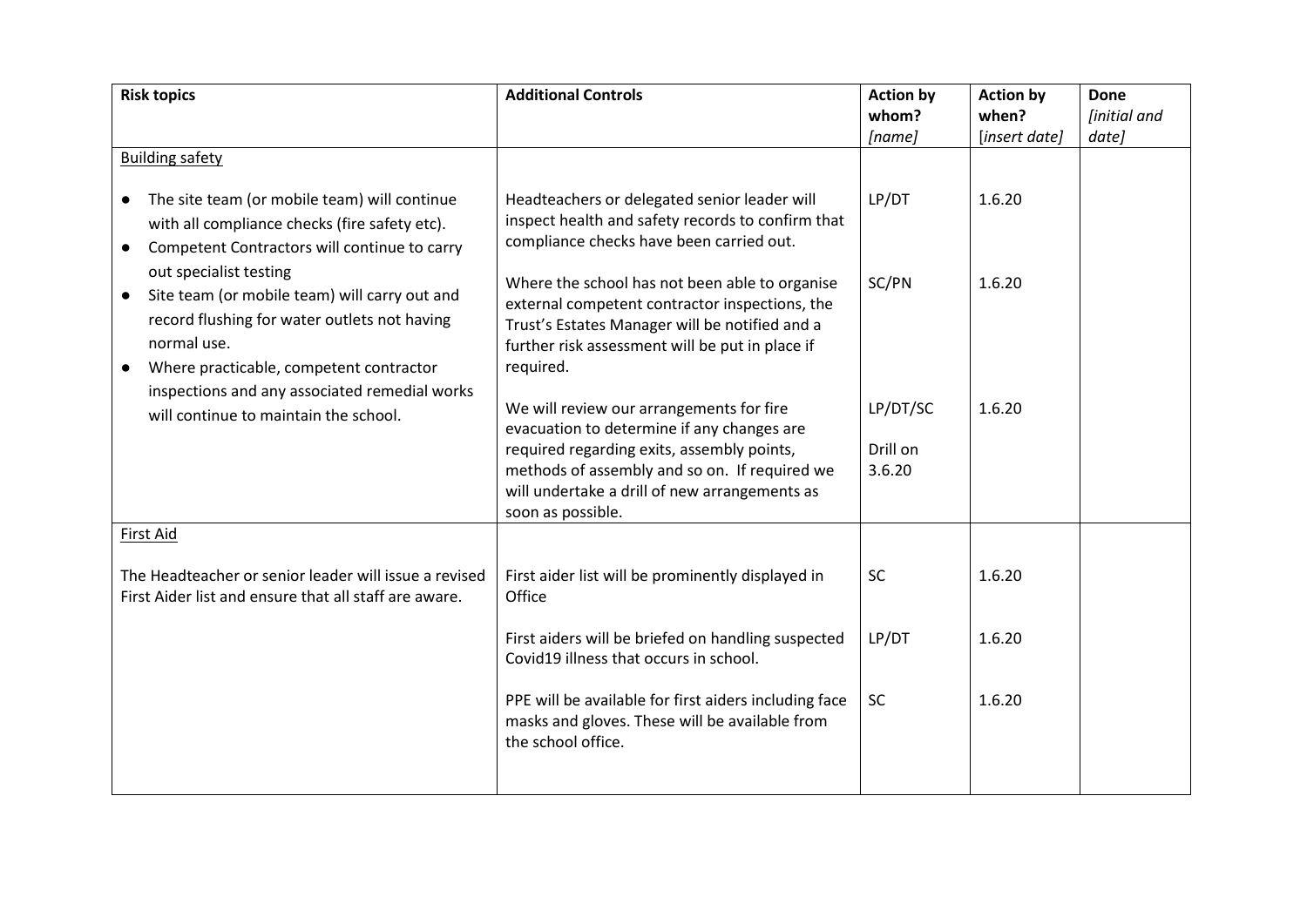|                                                                                                                                                                                                                                                                                                                                                                                                                                                                                                                                                               | The cleaning team will be briefed on cleaning<br>arrangements following first Aid and suspected<br>Covid 19 illness                                                                                                                                                                                                                                                                                                                                                                                                                                                        | LP/DT                               | 1.6.20            |
|---------------------------------------------------------------------------------------------------------------------------------------------------------------------------------------------------------------------------------------------------------------------------------------------------------------------------------------------------------------------------------------------------------------------------------------------------------------------------------------------------------------------------------------------------------------|----------------------------------------------------------------------------------------------------------------------------------------------------------------------------------------------------------------------------------------------------------------------------------------------------------------------------------------------------------------------------------------------------------------------------------------------------------------------------------------------------------------------------------------------------------------------------|-------------------------------------|-------------------|
| <b>Staff working</b><br>Staff who are in vulnerable groups (extremely<br>clinically vulnerable) will not be expected to work in<br>school during the current period. Staff who are<br>clinically vulnerable will only work if sufficient<br>safeguards are in place. Schools will follow the<br>government guidelines.                                                                                                                                                                                                                                        | Headteacher/appropriate leader will be aware of<br>members of staff in these vulnerable groups and<br>will keep in touch regarding appropriate work at<br>home or in school where safeguards are in place.                                                                                                                                                                                                                                                                                                                                                                 | LP/DT                               | ongoing           |
| <b>Hand Washing</b><br>Hand washing facilities with soap and water will<br>be in place.<br>Stringent hand washing will be taking place.<br>$\bullet$<br>See hand washing guidance.<br>$\bullet$<br>https://www.nhs.uk/live-well/healthy-<br>$\bullet$<br>body/best-way-to-wash-your-hands/<br>Drying of hands will be with disposable paper<br>$\bullet$<br>towels rather than dryers<br>https://www.nursingtimes.net/news/research-<br>$\bullet$<br>and-innovation/paper-towels-much-more-<br>effective-at-removing-viruses-than-hand-dryers-<br>17-04-2020/ | Staff and pupils will be reminded on a regular<br>basis to wash their hands for 20 seconds with<br>water and soap and the importance of proper<br>drying with disposable towels. They will also<br>reminded to catch coughs and sneezes in tissues<br>- Follow Catch it, Bin it, Kill it and to avoid<br>touching face, eyes, nose or mouth with unclean<br>hands.<br>Posters (appropriate to setting) are displayed<br>$\bullet$<br>throughout the school reminding pupils to<br>wash their hands for 20 seconds<br>Pupils must wash their hands on arrival,<br>$\bullet$ | All staff<br><b>HS</b><br>All staff | ongoing<br>1.6.20 |
| Gel (alcohol-based) sanitisers will be available in<br>$\bullet$<br>any area where washing facilities are not readily                                                                                                                                                                                                                                                                                                                                                                                                                                         | before and after break and having lunch,<br>after sneezing/using tissue.                                                                                                                                                                                                                                                                                                                                                                                                                                                                                                   | All staff                           | ongoing           |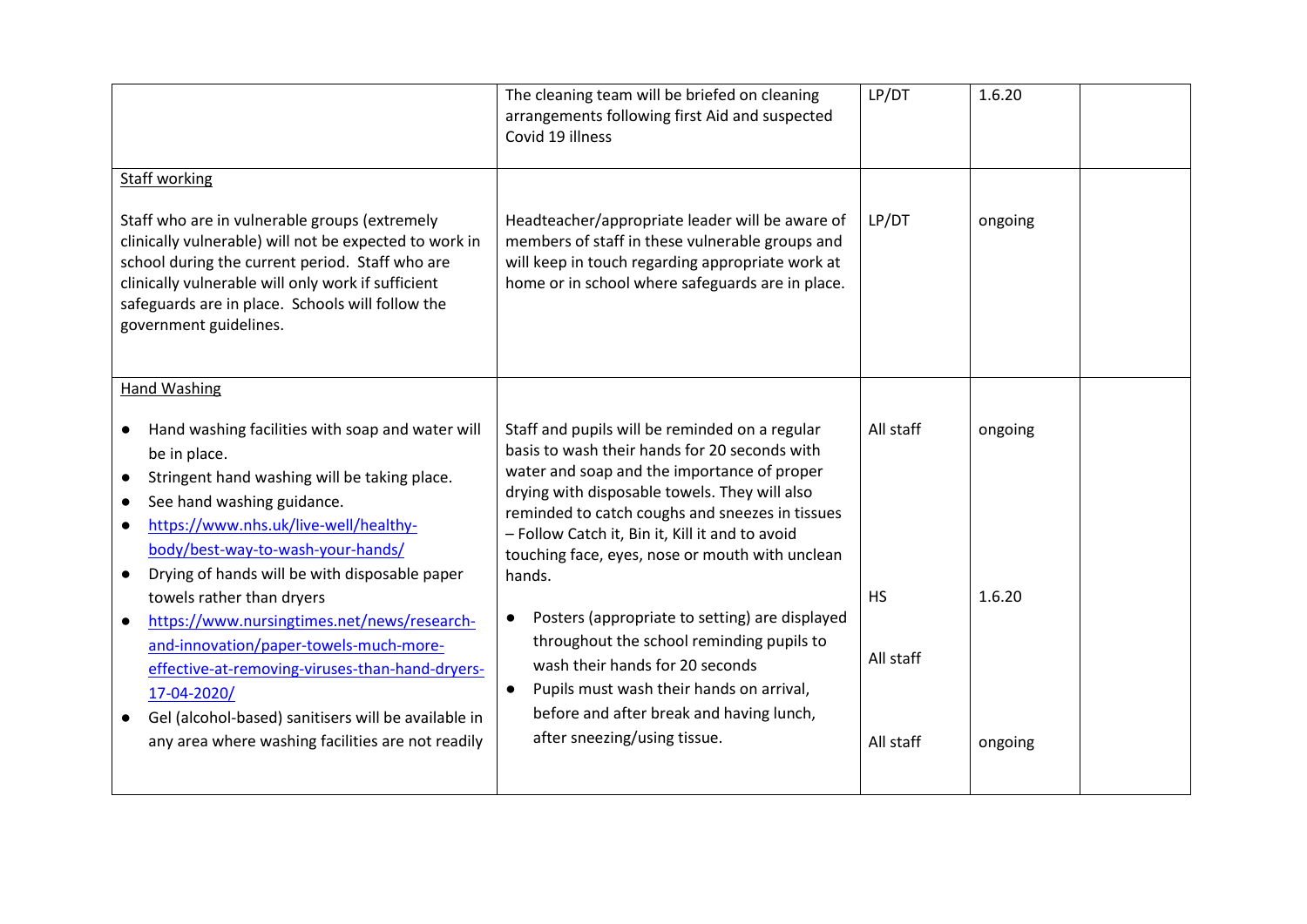| available including in classrooms, reception, staff $\vert \bullet \vert$<br>rooms                                                                                                                                                                           | There will be support for pupils who have<br>trouble washing their hands independently                                                                                                                                      | teaching<br>staff | Ongoing |
|--------------------------------------------------------------------------------------------------------------------------------------------------------------------------------------------------------------------------------------------------------------|-----------------------------------------------------------------------------------------------------------------------------------------------------------------------------------------------------------------------------|-------------------|---------|
|                                                                                                                                                                                                                                                              | We will encourage young children to learn<br>and practise these habits through games,<br>songs and repetition. Owl Babies and Owl<br>class groups to do this on a daily basis, just<br>before designated hand washing time. |                   |         |
| <b>Cleaning</b>                                                                                                                                                                                                                                              |                                                                                                                                                                                                                             |                   |         |
| We will follow the COVID-19: cleaning of non-<br>healthcare settings guidance COVID-19: cleaning of<br>non-healthcare settings guidance                                                                                                                      | Headteacher/senior leader to check that cleaners<br>are aware of guidance and have an appropriate<br>regime                                                                                                                 | LP/DT             | 1.6.20  |
| There will be frequent cleaning and disinfecting of<br>objects and surfaces that are touched regularly<br>particularly in areas of high use such as door<br>handles, light switches, reception area using<br>appropriate cleaning products and methods. Also | Where possible, Headteachers will organise<br>cleaning through the school day so that regularly<br>touched surfaces can be wiped down regularly<br>and bins emptied more frequently.                                        | All staff         | ongoing |
| requiring more regular cleaning will be toys, books,<br>desks, sinks, toilets and handrails. Doors can be left<br>open to prevent the more frequent use of handles<br>provided these are not fire doors.                                                     | Cleaning materials and PPE available in each<br>teaching area and staff made aware of<br>expectations - this will include a box containing<br>all supplies                                                                  | SC/LP/DT          | 1.6.20  |
|                                                                                                                                                                                                                                                              | Bins to be emptied before lunch as well as the<br>end of the day.                                                                                                                                                           | Teaching<br>staff | ongoing |
|                                                                                                                                                                                                                                                              | Toilets to be cleaned after break and lunch as<br>well as usual cleaning times.                                                                                                                                             | EP/JG             | ongoing |
|                                                                                                                                                                                                                                                              | Work stations and door handles to be wiped<br>frequently throughout the day.                                                                                                                                                | Teaching<br>staff | ongoing |
|                                                                                                                                                                                                                                                              | The Trust has prepared a checklist which will be<br>ticked and monitored by the senior leader                                                                                                                               | SC/HS             | 1.6.20  |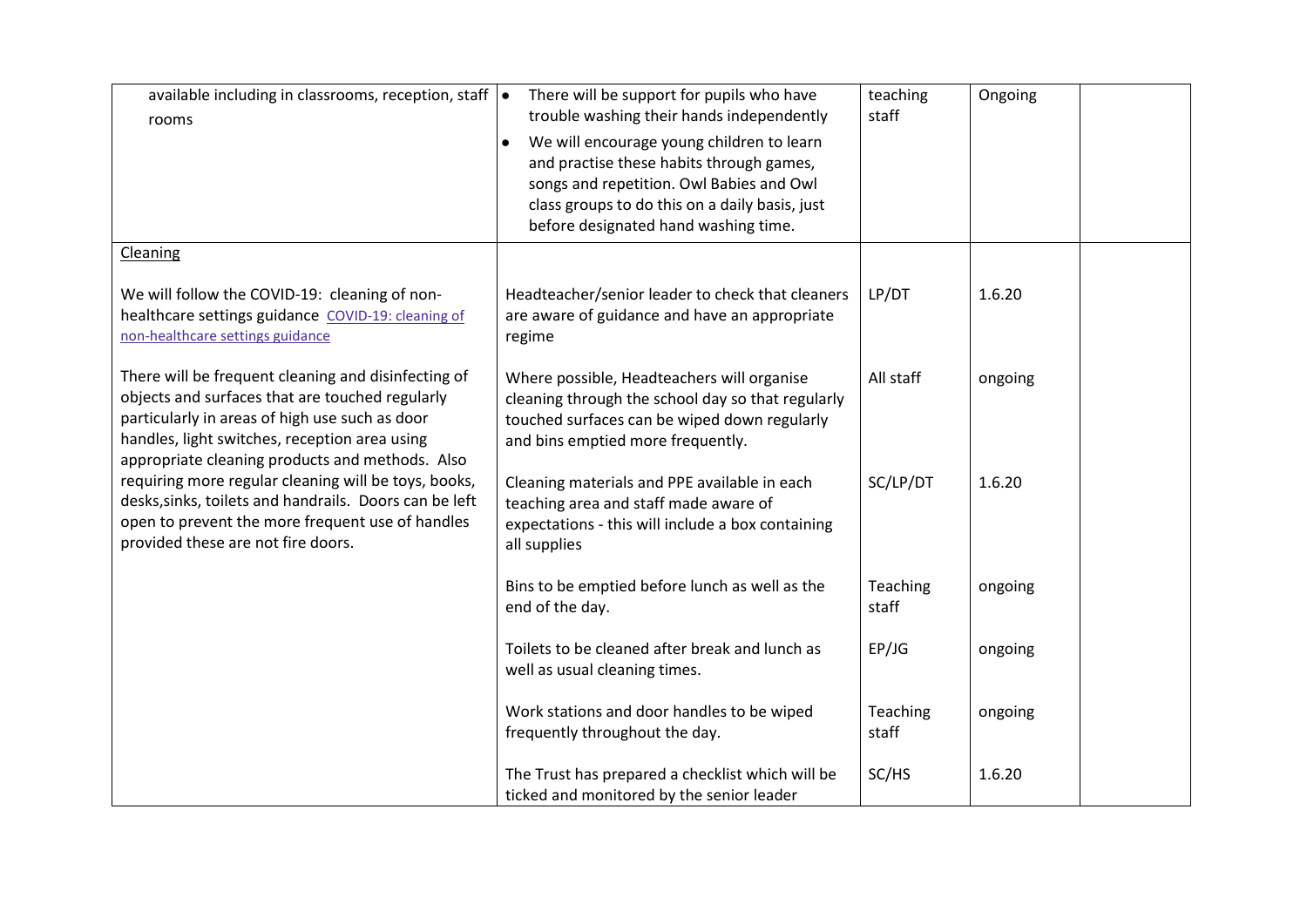|                                                                                                                                                                                                                                                                                        | responsible. Checklist displayed in each teaching<br>area to be filled in daily and monitored at the end<br>of each day.                                                                                      |       |         |
|----------------------------------------------------------------------------------------------------------------------------------------------------------------------------------------------------------------------------------------------------------------------------------------|---------------------------------------------------------------------------------------------------------------------------------------------------------------------------------------------------------------|-------|---------|
| Social Distancing for staff                                                                                                                                                                                                                                                            |                                                                                                                                                                                                               |       |         |
| Social Distancing: We will reduce the number of<br>persons in any area to comply with the 2-metre (6.5<br>foot) gap recommended by Public Health England<br>the Public Health Agency<br>https://www.gov.uk/government/publications/covid<br>-19-guidance-on-social-distancing-and-for- | To help reduce the spread of coronavirus (COVID-<br>19) we will be reminding everyone of the public<br>health advice -<br>https://www.gov.uk/government/collections/coronavi<br>rus-covid-19-list-of-guidance | LP/DT | 1.6.20  |
| vulnerable-people                                                                                                                                                                                                                                                                      | Posters, leaflets and other materials will be<br>displayed prominently<br>https://www.gov.uk/government/publications/g<br>uidance-to-employers-and-businesses-about-<br>covid-19                              | SC/HS | 1.6.20  |
|                                                                                                                                                                                                                                                                                        | Checks need to be carried out by site managers,<br>Business Managers or other senior leader                                                                                                                   | SC/LP | ongoing |
| We will ensure that the same teacher(s) and other<br>staff are assigned to each group and, as far as                                                                                                                                                                                   | Staff to assigned to a 'bubble' of children.                                                                                                                                                                  | LP/DT | 1.6.20  |
| possible, these stay the same during the day and on<br>subsequent days.                                                                                                                                                                                                                | Staff to be reminded on a daily basis of the<br>importance of social distancing both in the<br>workplace and outside of it. Stagger break times                                                               | LP/DT | ongoing |
| We will take steps to review work schedules<br>including start and finish times where this is possible<br>for teaching staff.                                                                                                                                                          | and lunchtimes to allow safe use of staff room.<br>Provide alternative rest area for staff.                                                                                                                   |       |         |
| Staff who are able to fulfil their duties from home<br>will be encouraged to do so.                                                                                                                                                                                                    | Management checks will take place to ensure this<br>is adhered to. Ongoing checks and reminders<br>throughout the day                                                                                         | LP/DT | Ongoing |
|                                                                                                                                                                                                                                                                                        | If desks and computers must be shared due to<br>reception rota, for example, these should be                                                                                                                  | KB/GS | ongoing |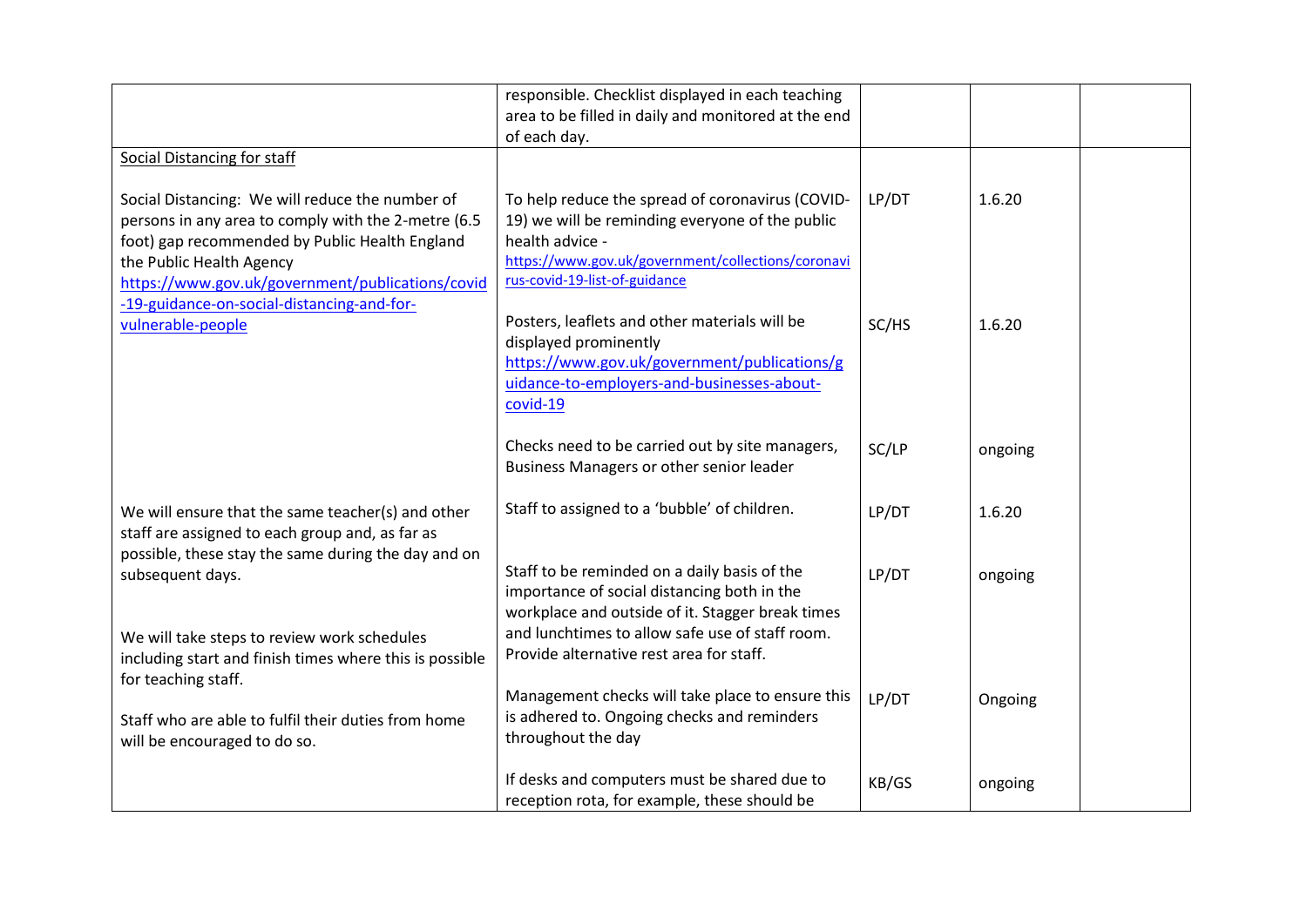| We will take steps to review work schedules            | wiped between users with alcohol based wipe or      |                       |         |  |
|--------------------------------------------------------|-----------------------------------------------------|-----------------------|---------|--|
| including start & finish times where this is possible  | other appropriate cleaner.                          |                       |         |  |
| for support staff. As far as possible, desks,          |                                                     |                       |         |  |
| telephones and computers will not be shared.           |                                                     |                       |         |  |
| Where offices are shared and the necessary             | Office staff to use own desks and computers         |                       |         |  |
| distances are not possible then we will provide        |                                                     | SC/HS                 | ongoing |  |
| separation of these areas, with physical barriers or   | Desks and computers in teaching areas to be         |                       |         |  |
| find alternatives space to relocate the work           | used by Teacher/Teaching Assistant only.            | All teaching<br>staff | Ongoing |  |
| Support staff may be asked to undertake tasks which    | Ipads and chromebooks assigned to individuals.      |                       |         |  |
| may be different from normal day to day routine but    |                                                     | Teaching              | ongoing |  |
| which are commensurate with their job role or          |                                                     | staff                 |         |  |
| processes may need to change to incorporate social     |                                                     |                       |         |  |
| distancing.                                            | Lunch and break times will be staggered.            |                       |         |  |
|                                                        |                                                     | LP/DT                 | 1.6.20  |  |
| Social distancing also to be adhered to in staff room  |                                                     |                       |         |  |
| and during any rest breaks.                            |                                                     |                       |         |  |
|                                                        |                                                     |                       |         |  |
|                                                        |                                                     |                       |         |  |
|                                                        | Staff will not invite parents or other agencies to  |                       |         |  |
|                                                        | site unless it is absolutely essential and business | LP/DT                 | ongoing |  |
| Staff are often required to meet parents and           | cannot be satisfactorily conducted by               |                       |         |  |
| representatives from other organisations as part of    | telephone/on-line. All necessary visitors should    | SC/HS                 | ongoing |  |
| day to day essential work. Staff must continue to      | be expected and reminded ahead of their visit       |                       |         |  |
| follow social distancing during meetings, using larger | that social distancing arrangements will be in      |                       |         |  |
| airy spaces when possible. Non-essential meetings      | place.                                              |                       |         |  |
| will not take place or may be held over the            |                                                     |                       |         |  |
| telephone or using Google Meet. If documents need      |                                                     |                       |         |  |
| to change hands during any essential meeting, care     |                                                     |                       |         |  |
| should be taken to wash hands afterwards.              |                                                     |                       |         |  |
|                                                        |                                                     |                       |         |  |
| Face-to-face meetings, if they must happen, should     |                                                     |                       |         |  |
| only include "absolutely essential" participants, who  |                                                     |                       |         |  |
| should remain two metres apart.                        |                                                     |                       |         |  |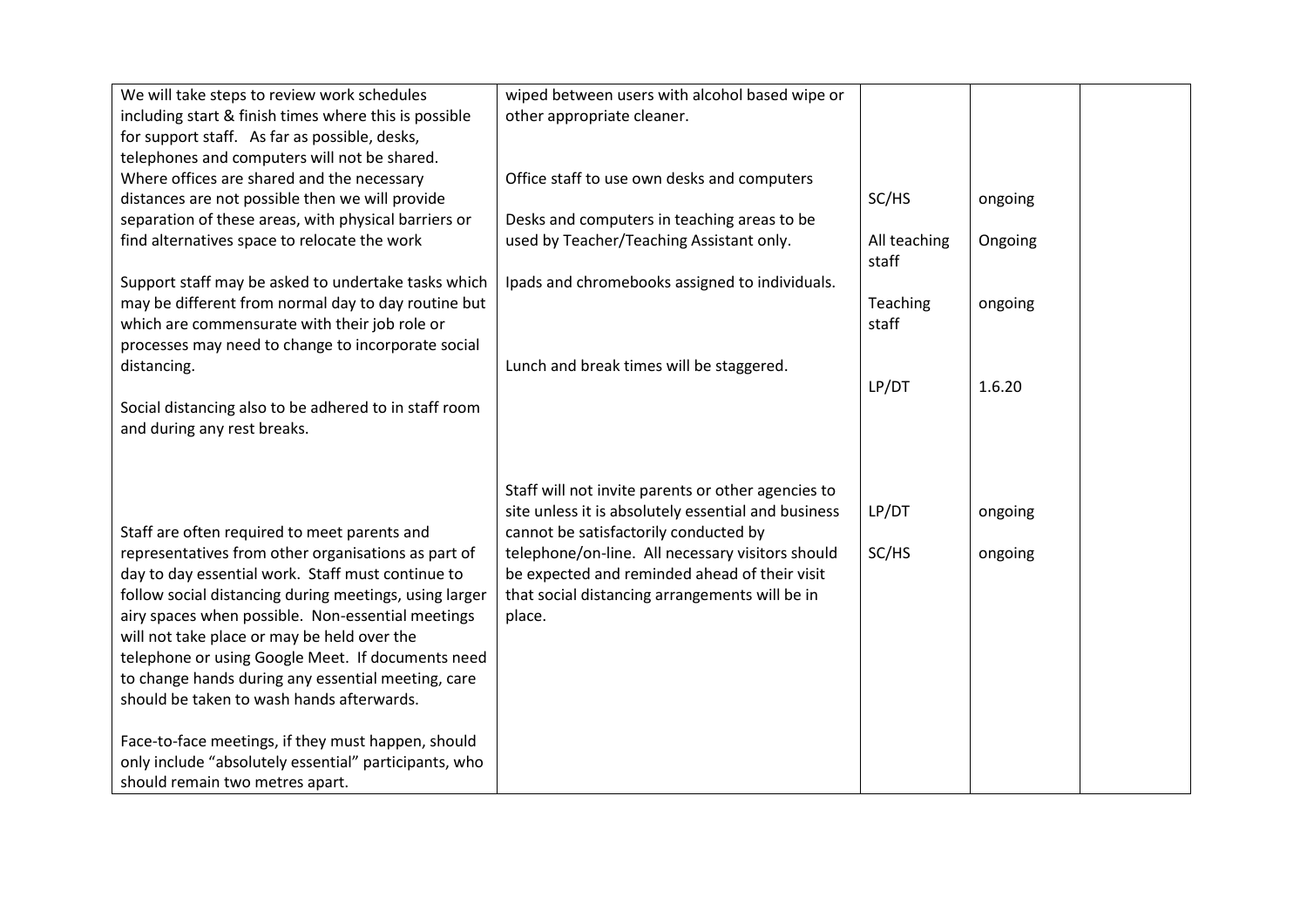| Staff at reception areas should be able to rearrange                                                                                                                                                                                  | Clear glass window already in place. Office staff<br>will talk to any visitors through glass.                                                                                                                                                                                |           |         |  |
|---------------------------------------------------------------------------------------------------------------------------------------------------------------------------------------------------------------------------------------|------------------------------------------------------------------------------------------------------------------------------------------------------------------------------------------------------------------------------------------------------------------------------|-----------|---------|--|
| their work space to enable them to maintain a<br>distance from visitors. Hand gel will be available on<br>reception and should be used by all visitors to the                                                                         | Tape on floor to indicate where it is safe to stand.                                                                                                                                                                                                                         | LP/DT     | 1.6.20  |  |
| school. Pens for signing in will not be shared.                                                                                                                                                                                       | Office staff will sign visitors in so pens not shared                                                                                                                                                                                                                        | SC/HS     | ongoing |  |
| Social Distancing and reduction of mixing - pupils                                                                                                                                                                                    |                                                                                                                                                                                                                                                                              |           |         |  |
| We will follow the guidance set out in Coronavirus<br>(Covid-19): implementing protective measures in<br>education and childcare settings.                                                                                            | Social distancing for settings with very young<br>children will be harder to maintain. Staff should<br>implement the recommended measures as far as<br>they are able, whilst ensuring children are kept<br>safe and well cared for.                                          | LP/DT     | 1.6.20  |  |
| Social distancing of 2 metres will be encouraged and<br>expected. Where it is not possible, mitigating steps<br>will be taken.                                                                                                        | Children to be placed in 'bubbles' with an adult<br>that will stay with them on subsequent days. All<br>staff are first aid trained. PPE available in all<br>teaching areas.                                                                                                 | LP/DT     | ongoing |  |
| There will be no more than 15 pupils per small group<br>and one teacher (and/or teaching assistant). If the<br>room size dictates, we will reduce the size of the<br>class further. Desks will be placed as far apart as<br>possible. | Teachers and other staff will use age appropriate<br>ways to encourage children to follow social<br>distancing, hand-washing and other guidance.<br>They should encourage parents/carers to<br>reinforce these messages at home, by asking<br>them to remind their children. | All staff | ongoing |  |
| We will ensure that pupils only mix in a small,<br>consistent group and that small groups will stay<br>away from other people and groups. As far as                                                                                   | No cloakrooms to be used                                                                                                                                                                                                                                                     | LP/DT     | 1.6.20  |  |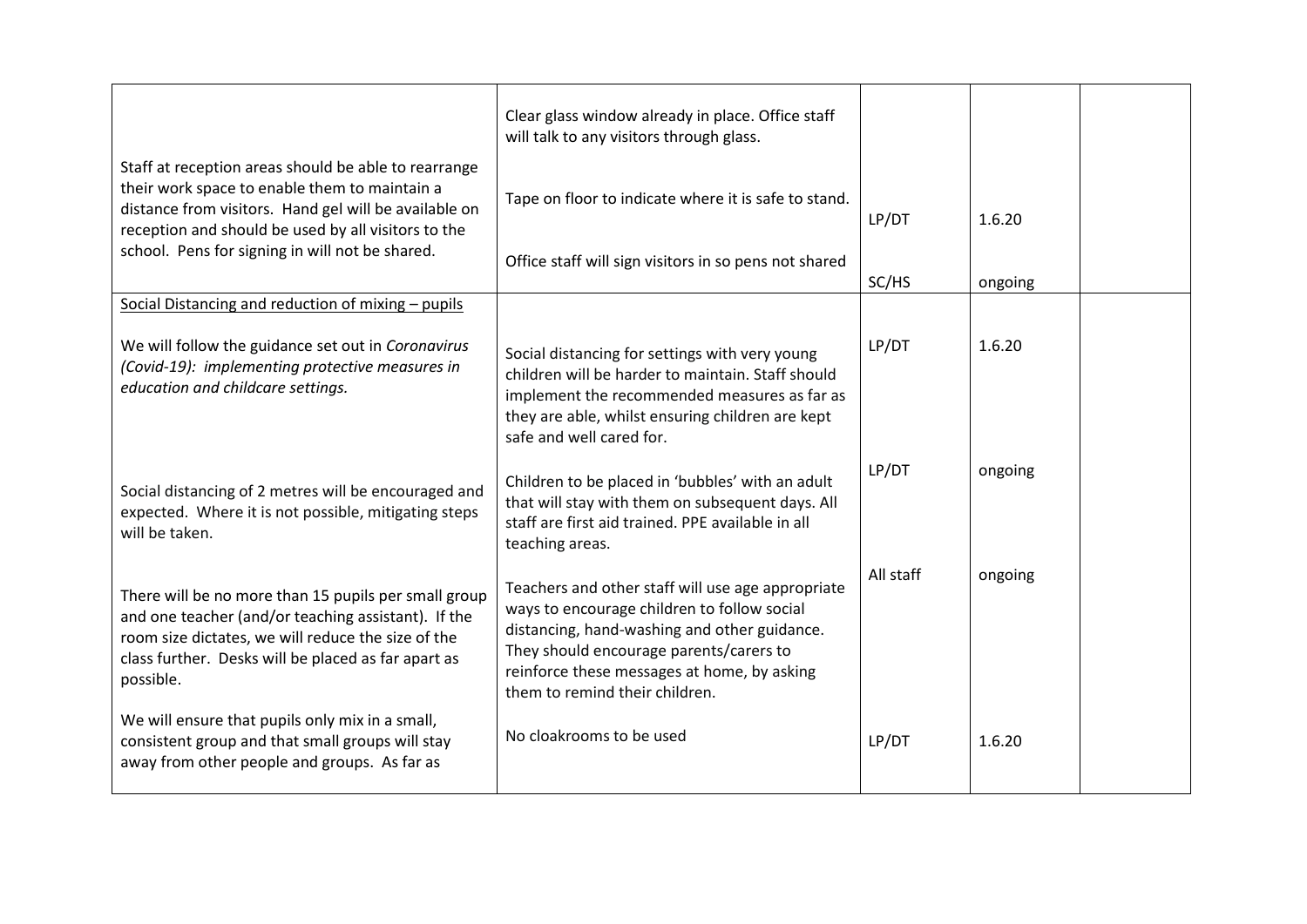| possible the group will remain in the same area and<br>avoid using areas already used by other groups.                                                             |                                                                                                                                                                                                                                                                                                                                                                                               |                                     |                    |  |
|--------------------------------------------------------------------------------------------------------------------------------------------------------------------|-----------------------------------------------------------------------------------------------------------------------------------------------------------------------------------------------------------------------------------------------------------------------------------------------------------------------------------------------------------------------------------------------|-------------------------------------|--------------------|--|
| The Headteacher/senior leader will plan how each<br>class will be used and create a seating/layout plan. If<br>possible children will use the same desks each day. | School bubbles:                                                                                                                                                                                                                                                                                                                                                                               | LP/DT                               | 1.6.20             |  |
|                                                                                                                                                                    | Preschool - Owl Babies                                                                                                                                                                                                                                                                                                                                                                        |                                     |                    |  |
|                                                                                                                                                                    | Two Reception bubbles - Owl Class                                                                                                                                                                                                                                                                                                                                                             |                                     |                    |  |
|                                                                                                                                                                    | Year 1/Key worker bubble - Eagle Class                                                                                                                                                                                                                                                                                                                                                        |                                     |                    |  |
|                                                                                                                                                                    | In EYFS children will be in bubbles of up to 7. The<br>bubbles will not mix, but 2m distancing will not<br>be achievable within the discrete bubble                                                                                                                                                                                                                                           |                                     |                    |  |
| As much as possible we will prevent the sharing of<br>food, drink, utensils, equipment and toys.                                                                   | Only lunch box and drink to move between home<br>and school                                                                                                                                                                                                                                                                                                                                   | LP/DT                               | ongoing            |  |
| Soft toys and items that are difficult to clean will be<br>removed from classrooms.                                                                                | Equipment, toys and surfaces should be cleaned<br>and disinfected more frequently. Record on<br>checklist, displayed in teaching areas and<br>hall. Equipment, toys and surfaces should be<br>cleaned and disinfected more frequently. Record<br>on checklist, displayed in teaching areas and hall.<br>Teaching staff to wipe work surfaces and door<br>handles after each teaching session. | All staff<br>Spare<br>support staff | ongoing<br>ongoing |  |
|                                                                                                                                                                    | Toys and equipment cleaned daily.                                                                                                                                                                                                                                                                                                                                                             | LP/DT                               | ongoing            |  |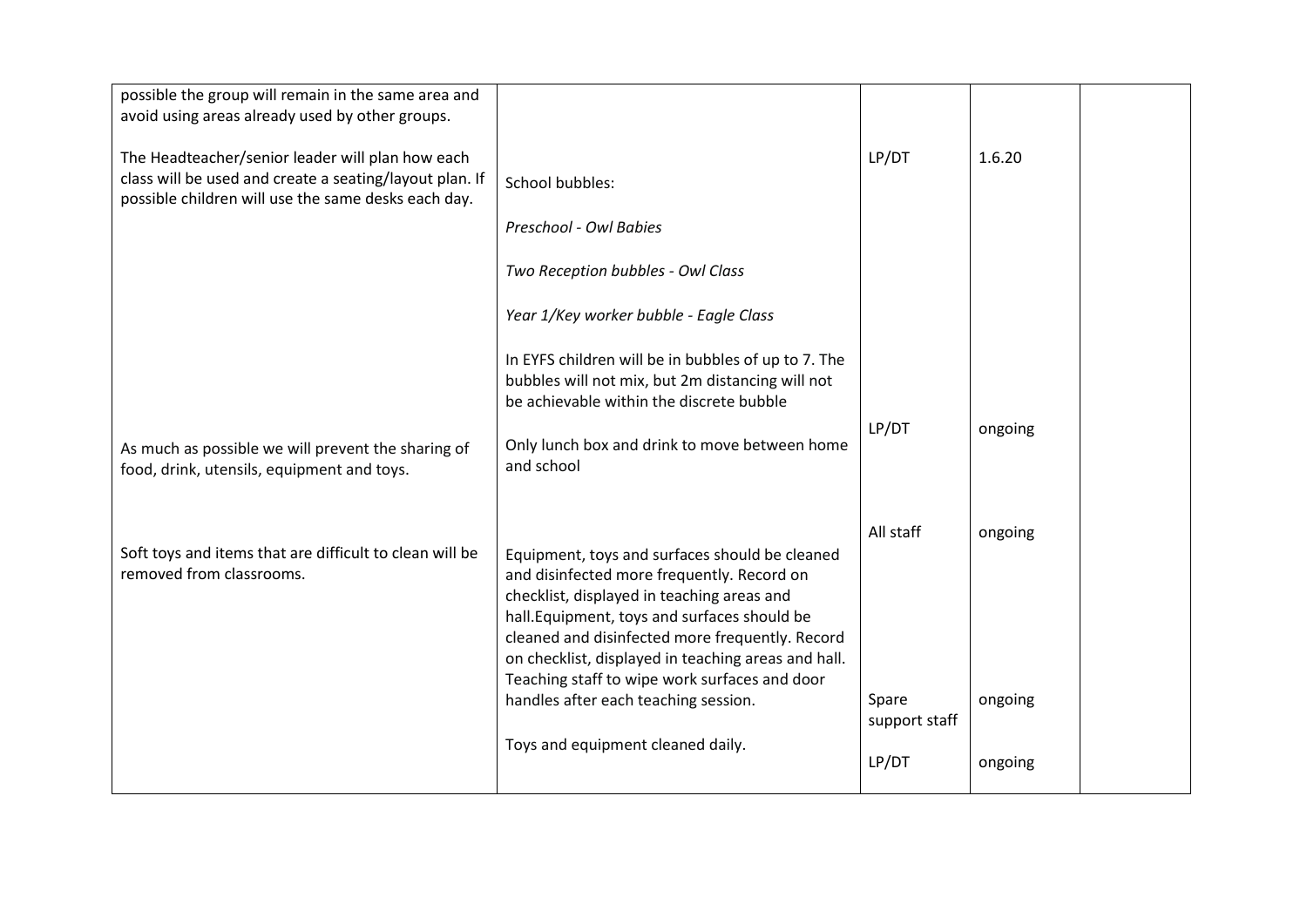|                                                                                                                                                                                                         | Review management of cleaning on weekly basis.                                                                                                                                                                                                  |                                     |                              |  |
|---------------------------------------------------------------------------------------------------------------------------------------------------------------------------------------------------------|-------------------------------------------------------------------------------------------------------------------------------------------------------------------------------------------------------------------------------------------------|-------------------------------------|------------------------------|--|
| We will consider the best place and timings for<br>lunch. If it is not possible to provide sufficient<br>distance and in order to prevent mixing of groups,<br>lunch may be brought into the classroom. | Lunch staggered in own classes and playground<br>Daily circle time to include well being activities,<br>social distancing stories and hand washing songs.<br>Weekly newsletter will reinforce messages of<br>social distancing and handwashing. | LP/DT<br>teaching<br>staff<br>LP/DT | 1.6.20<br>ongoing<br>ongoing |  |
| Practical lessons will have the risk assessment<br>reviewed to identify if necessary cleaning of<br>equipment can be managed.<br>We will not hold assemblies.                                           | All practical lessons will need to be risk assessed<br>and signed off by LP/DT                                                                                                                                                                  | LP/DT                               | ongoing                      |  |
| Arrival at school<br>To support social distancing and to avoid gatherings<br>we will stagger the arrival of pupils (and staff) at<br>school).                                                           | Entrance will be through the disabled gate, into<br>the playground.                                                                                                                                                                             | LP/DT                               | 1.6.20                       |  |
|                                                                                                                                                                                                         | Pupils in Year 1 to arrive at 8:40am, Reception at<br>8:50am and Owl Babies at 9:00am.                                                                                                                                                          | LP/DT                               | 1.6.20                       |  |
|                                                                                                                                                                                                         | End - Owl Babies at 2:50pm, Year 1 at 3:00pm,<br>Reception 3:10pm                                                                                                                                                                               |                                     |                              |  |
| We will review entrances and exits to identify where<br>a class has its own discrete entrance/exit that avoids<br>contact with other groups.                                                            | Parents to stay outside of playground and<br>children will be handed over to them. The same<br>will apply to Owl Babies.                                                                                                                        | Teaching<br>staff                   | ongoing                      |  |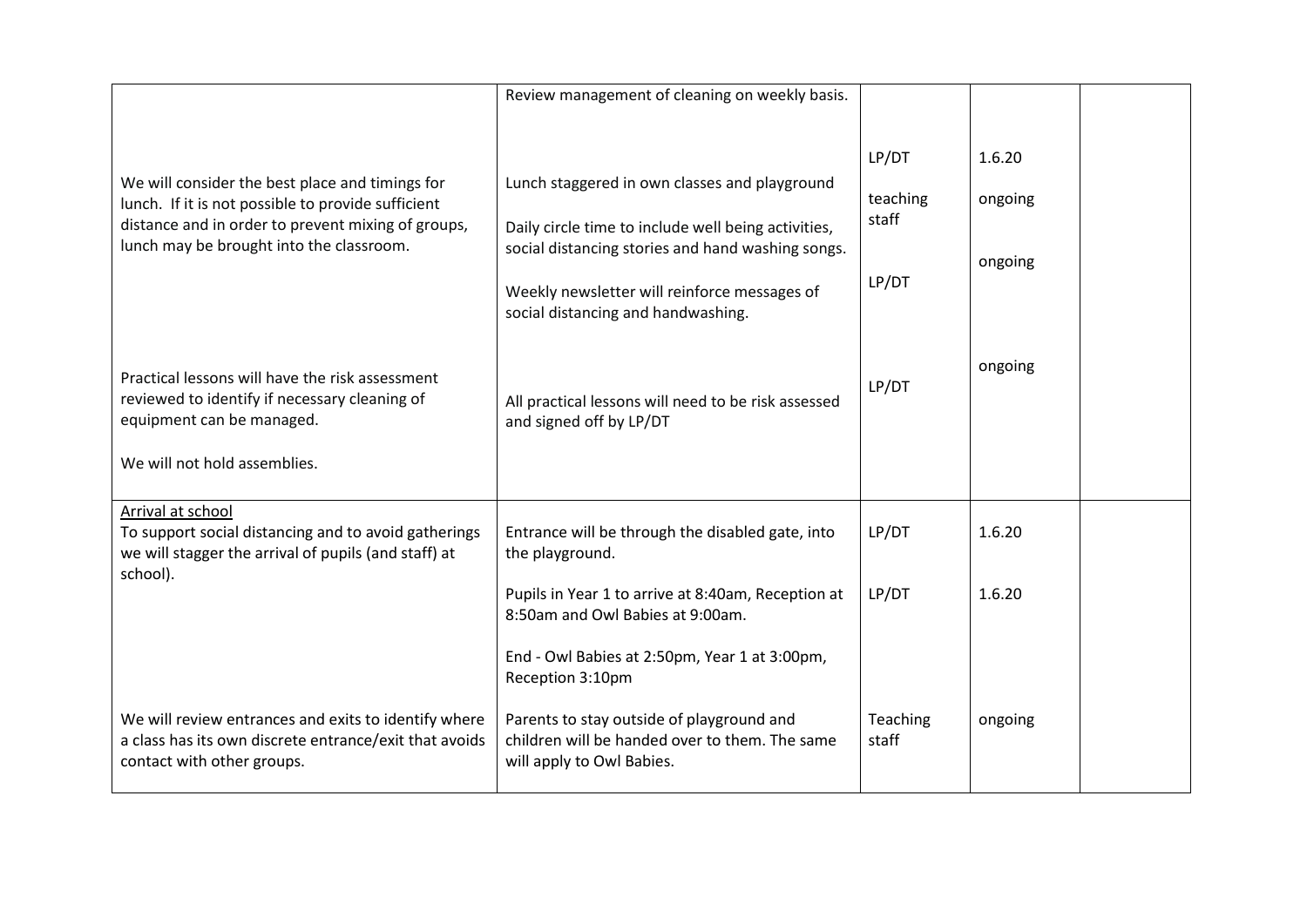| We will review entrances and exits and nominate<br>who should use each one in order to restrict the<br>numbers at any one time.                                        |                                                                                                                                           |                   |         |  |
|------------------------------------------------------------------------------------------------------------------------------------------------------------------------|-------------------------------------------------------------------------------------------------------------------------------------------|-------------------|---------|--|
| Consideration will be given as to whether any<br>different arrangements are necessary for the arrival<br>of contractors to site.                                       | No contractors without prior agreement.                                                                                                   | LP/DT             | ongoing |  |
| Movement around the school                                                                                                                                             |                                                                                                                                           |                   |         |  |
| Lessons will be planned to reduce the movement<br>around the school.                                                                                                   | 'Bubbles' in own designated area with same adult<br>each child to have access to own equipment on<br>workstation                          | LP/DT             | 1.6.20  |  |
| If possible we will design a one-way system around<br>the school.                                                                                                      | Each child to have access to own ipad,<br>chromebook                                                                                      | LP/DT             | 1.6.20  |  |
|                                                                                                                                                                        | Use of toilets next to learning space only                                                                                                | teaching<br>staff | ongoing |  |
| We will avoid queues (eg outside of classrooms)                                                                                                                        | Lunchtimes and break times outside where<br>possible or in their learning area if weather<br>prevents this.                               | all staff         | ongoing |  |
|                                                                                                                                                                        | Clear signage around school to indicate entrances<br>and exits.                                                                           | SC/HS             | 1.6.20  |  |
| Use of toilets                                                                                                                                                         |                                                                                                                                           |                   |         |  |
| Toilet use will be staggered and restricted to one<br>group/one set of toilets at a time. Toilet use will be<br>monitored to ensure social distancing insofar as it is | Staff should pay particular attention to<br>handwashing before and after supporting<br>children who need help with toileting (or eating), | LP/DT             | ongoing |  |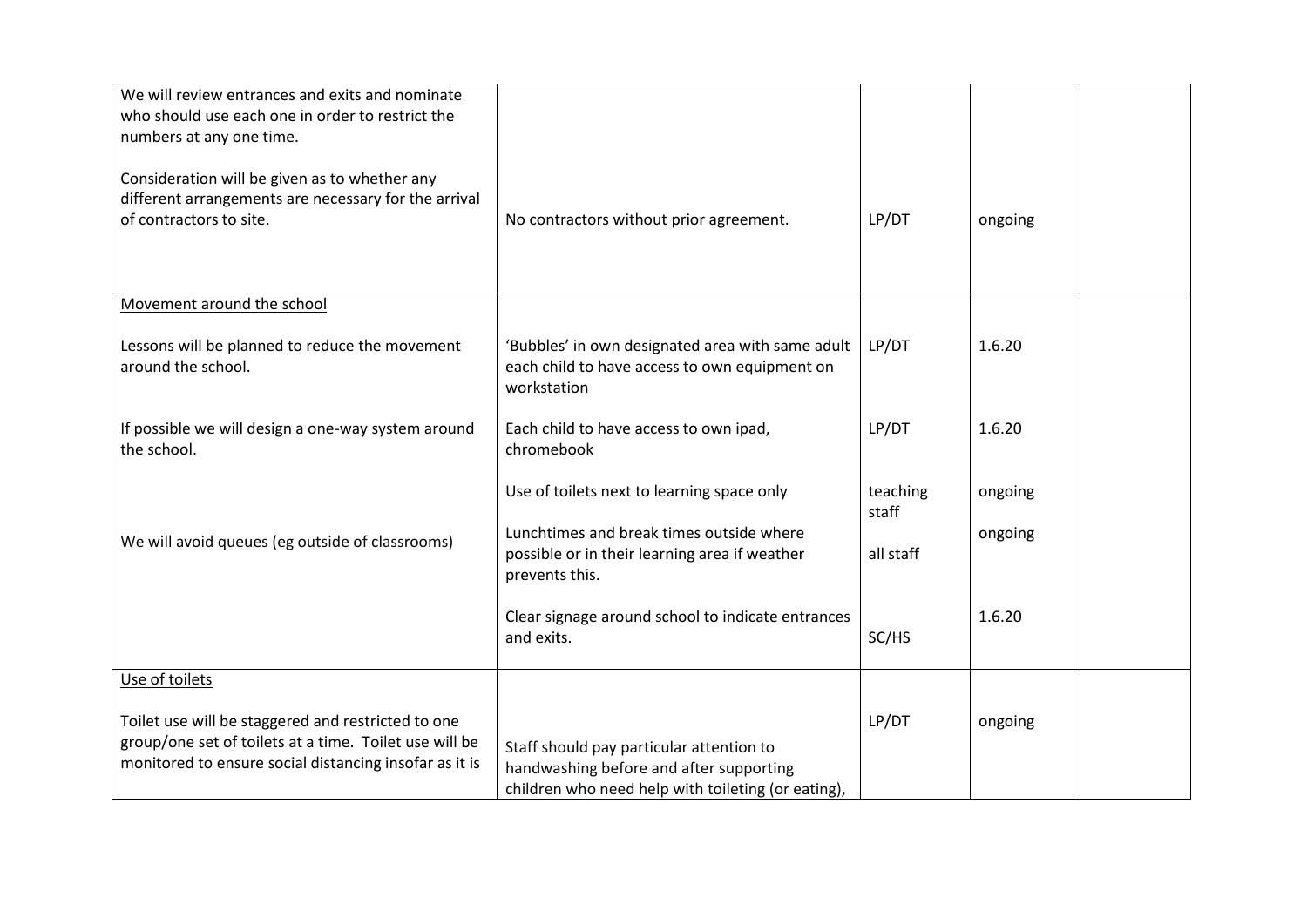| possible. All children will be required to wash hands<br>for 20 seconds after using the toilet.                                                                                                                                                                                    | as well as avoiding touching their own face whilst<br>at work. Owl Babies will use their own toilet. Two<br>bubbles will use toilets in Owl class and one<br>bubble will use the toilets outside Eagle class.<br>This will not happen at the same time. |                 |         |  |
|------------------------------------------------------------------------------------------------------------------------------------------------------------------------------------------------------------------------------------------------------------------------------------|---------------------------------------------------------------------------------------------------------------------------------------------------------------------------------------------------------------------------------------------------------|-----------------|---------|--|
| Use of outdoor space                                                                                                                                                                                                                                                               |                                                                                                                                                                                                                                                         |                 |         |  |
| When possible, we will use outdoor space as this can<br>limit transmission and allow distance between<br>children                                                                                                                                                                  | Where possible playtimes and lunchtimes will be<br>outside.                                                                                                                                                                                             | SP/FB           | ongoing |  |
| Outdoor equipment should not be used unless the<br>school can clean appropriately between groups of<br>children and multiple groups do not use it<br>simultaneously.                                                                                                               | Play equipment to be separated into two sets and<br>only used with that same set of children, the<br>third Bubble to use the outdoor play trail. The<br>use of this will be on a weekly rota.                                                           | SP/FB           | 1.6.20  |  |
| Play time will take place in discrete groups. Where<br>necessary the playground will be marked out into<br>designated areas                                                                                                                                                        | Playtimes and lunchtimes to be staggered for<br>each bubble.                                                                                                                                                                                            | LP/DT           | 1.6.20  |  |
| PPE: gloves                                                                                                                                                                                                                                                                        |                                                                                                                                                                                                                                                         |                 |         |  |
| When possible, spillages etc. should be cleared by<br>the cleaning staff. If these staff are not available,<br>then disposable gloves must be worn. Staff will be<br>instructed on how to remove gloves carefully to<br>reduce contamination and how to dispose of them<br>safely. | Staff to be reminded that wearing of gloves is not<br>a substitute for good hand washing and that<br>gloves can also spread the virus.                                                                                                                  | LP/DT           | 1.6.20  |  |
| Gloves will be worn for the administration of all First<br>Aid and for support children with toileting, nappy                                                                                                                                                                      | Gloves to be worn by all administering first aid.                                                                                                                                                                                                       | All staff       | ongoing |  |
| changing etc                                                                                                                                                                                                                                                                       | Gloves to be worn by all supporting children with<br>toileting, nappy changing etc.                                                                                                                                                                     | PL/SB/SM/C<br>M | ongoing |  |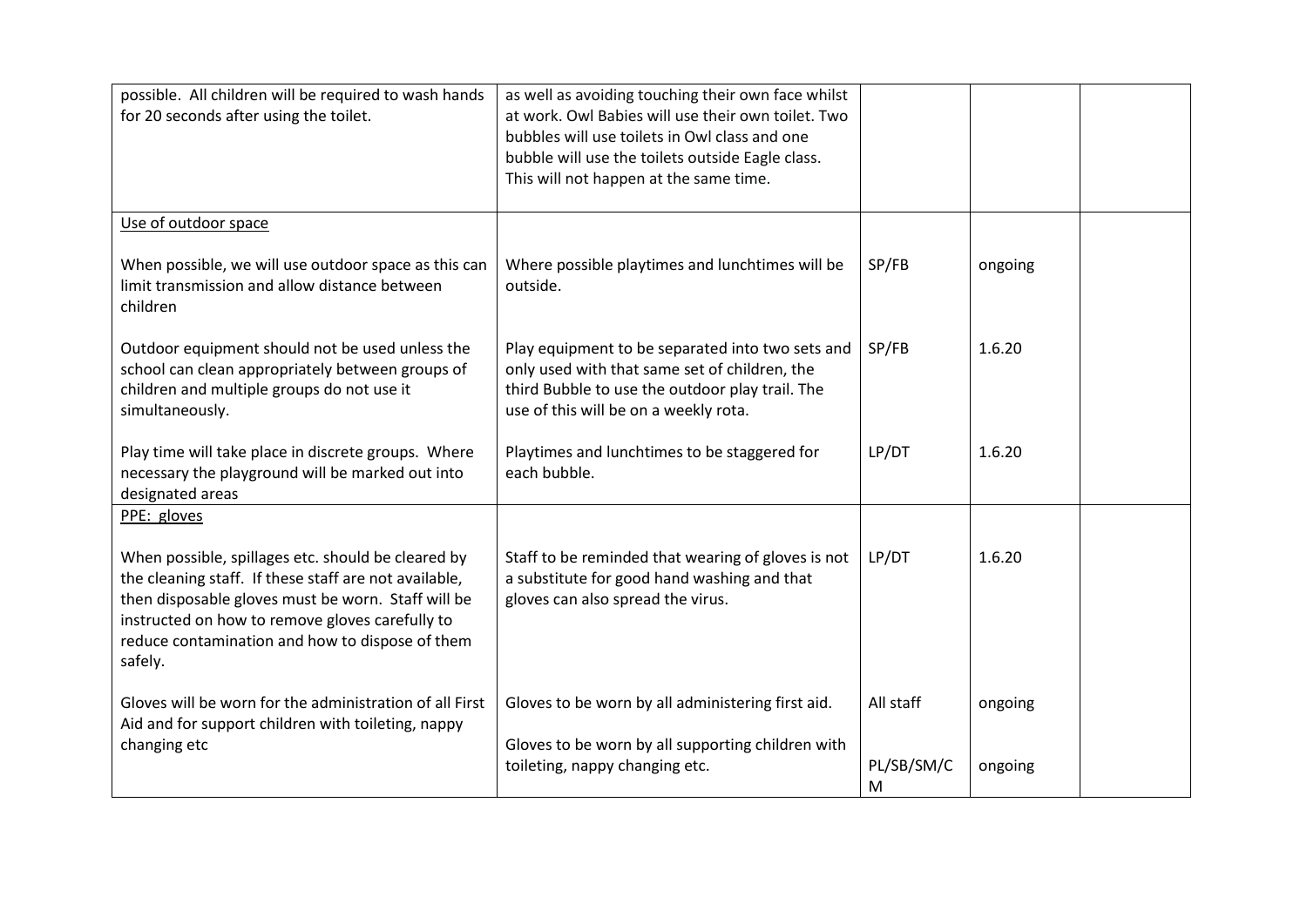| PPE: Face masks                                                                                                                                                                                                                                                                                                                                                                                                                                                                                                                                                                    |                                                                                                                              |           |         |  |
|------------------------------------------------------------------------------------------------------------------------------------------------------------------------------------------------------------------------------------------------------------------------------------------------------------------------------------------------------------------------------------------------------------------------------------------------------------------------------------------------------------------------------------------------------------------------------------|------------------------------------------------------------------------------------------------------------------------------|-----------|---------|--|
| In non-health care settings there is currently no<br>requirement or guidance for face masks. However,<br>the schools will have disposable masks available for<br>use should the guidance change and for situations<br>where an urgent requirement to break the social<br>distancing guidelines is required (in early years or<br>primary setting or during first aid need for example).<br>Those staff who wish to wear a face mask may<br>request one.<br>Staff should remember that current guidance<br>emphasises good distancing and handwashing<br>behaviours above all else. | PPE face masks will be made available to all staff<br>who request them. These will be in the school<br>office.               | <b>SC</b> | 1.6.20  |  |
| Symptoms of Covid-19 - staff                                                                                                                                                                                                                                                                                                                                                                                                                                                                                                                                                       |                                                                                                                              |           |         |  |
| If anyone becomes unwell with a new continuous<br>cough or a high temperature in the workplace they<br>will be sent home and advised to follow the stay at<br>home guidance. Staff who work in our schools are                                                                                                                                                                                                                                                                                                                                                                     | Line managers will offer support to staff who are<br>affected by Coronavirus or has a family member<br>affected.             | LP/DT     | ongoing |  |
| eligible for testing and this should take place when<br>appropriate. Here is the guidance to access testing<br>https://www.gov.uk/guidance/coronavirus-covid-19-                                                                                                                                                                                                                                                                                                                                                                                                                   | Staff will be encouraged to access a test.                                                                                   | LP/DT     | ongoing |  |
| getting-tested<br>Line managers will maintain regular contact with                                                                                                                                                                                                                                                                                                                                                                                                                                                                                                                 | The person who has shown symptoms will need to<br>self-isolate for 7 days.                                                   | LP/DT     | ongoing |  |
| staff members during this time. Government<br>guidelines will be followed in relation to return to<br>work.                                                                                                                                                                                                                                                                                                                                                                                                                                                                        | Where Covid-19 is confirmed, the rest of the class<br>or group will be sent home and advised to self-<br>isolate for 14 days | LP/DT     | Ongoing |  |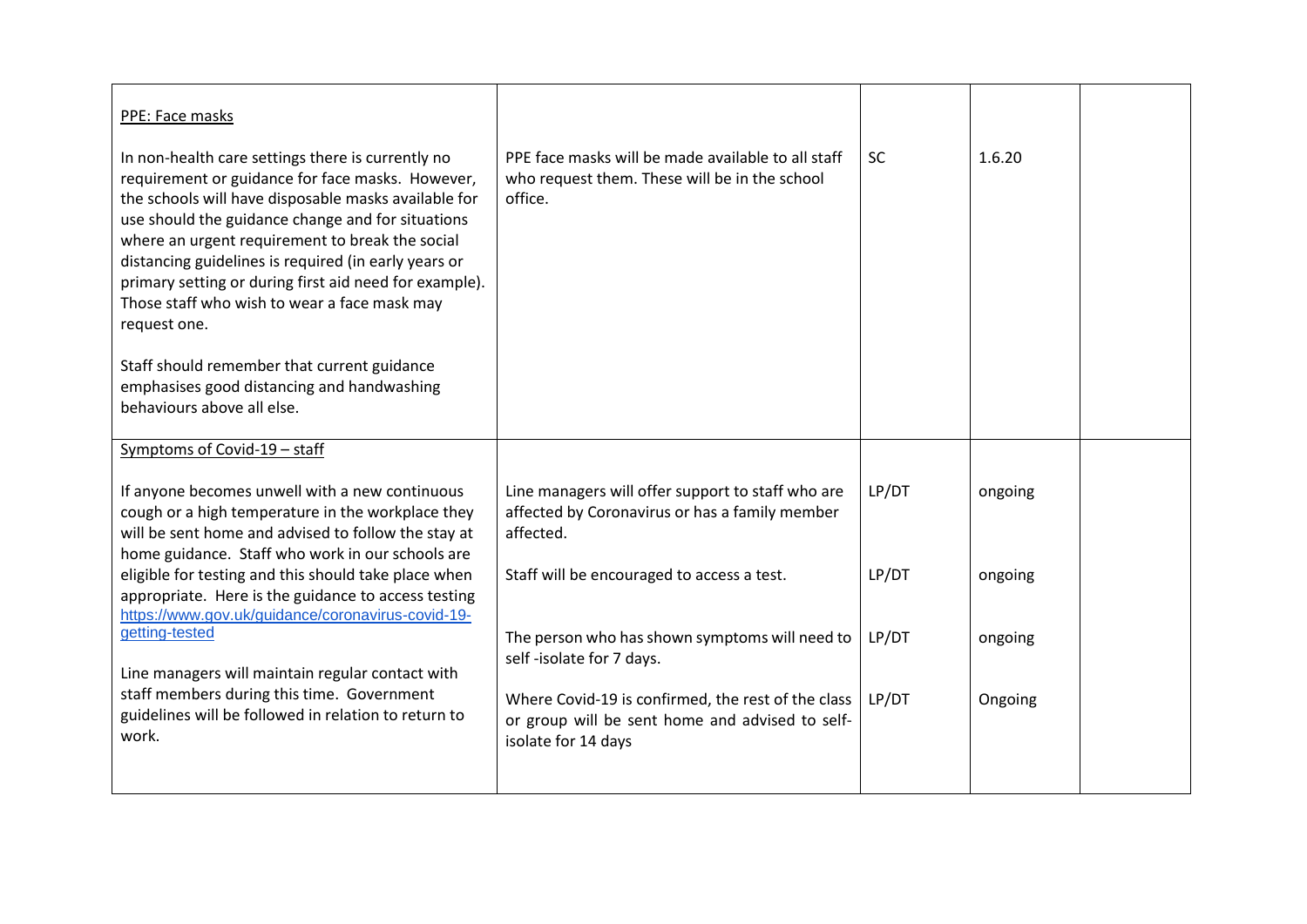| The school hall will be split into two. One end will<br>be used for a staff room and the other end a<br>designated isolation area.                                                                            | LP/DT                | 1.6.20  |  |
|---------------------------------------------------------------------------------------------------------------------------------------------------------------------------------------------------------------|----------------------|---------|--|
| Children placed in isolation with be supervised by<br>office staff until collected.                                                                                                                           | <b>HS</b>            | ongoing |  |
| isolation area cleaned thoroughly                                                                                                                                                                             | LM                   | ongoing |  |
| Unwell pupil to use Eagle class toilet. Toilet to be<br>cleaned immediately after use.                                                                                                                        | HS/EP                | ongoing |  |
| The child who has shown symptoms will need to<br>self-isolate for 7 days.                                                                                                                                     | LP/DT                | ongoing |  |
| Where Covid-19 is confirmed, the rest of the class<br>or group will be sent home and advised to self-                                                                                                         | LP/DT                | ongoing |  |
|                                                                                                                                                                                                               |                      |         |  |
| Headteachers or senior leaders will seek advice<br>prior to making Riddor reports. This will be<br>through Services Director. If reports are needed<br>these will be made on our behalf through<br>somerset   | LP/DT                |         |  |
| The school will designate (if possible) a specific<br>identified room (or area) to isolate someone who<br>Any pupil who displays signs of being unwell will<br>be moved to the isolation room whilst awaiting | isolate for 14 days. |         |  |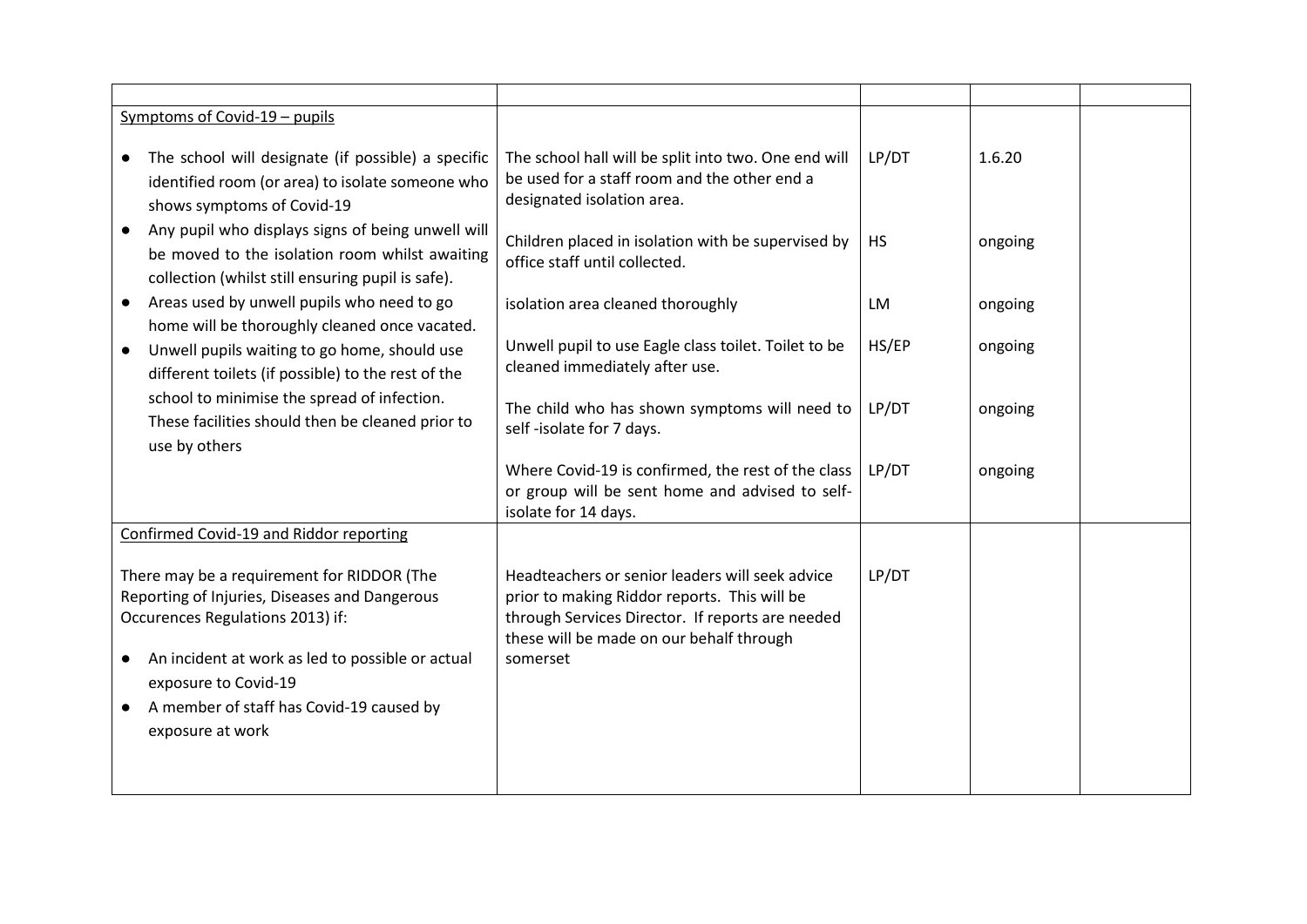| Transport arrangements                                                                                                                                                                                     |                                                                                                                                      |           |         |  |
|------------------------------------------------------------------------------------------------------------------------------------------------------------------------------------------------------------|--------------------------------------------------------------------------------------------------------------------------------------|-----------|---------|--|
| We will encourage parents and children to walk or<br>cycle where possible and will signpost to<br>government guidance.                                                                                     | This will be done in communications from Trust<br>CEO to parents.                                                                    | AW        | 1.6.20  |  |
| We will make any necessary arrangements and<br>communications in relation to start and finish times                                                                                                        | Stagger school start and finish times. Inform<br>parents.                                                                            | LP/DT     | 1.6.20  |  |
| The MAT senior leadership will engage with<br>transport providers in relation to the appropriate<br>steps they will take to mitigate risk. (We await the<br>issuing of Government guidance on this topic). |                                                                                                                                      |           |         |  |
| Communications                                                                                                                                                                                             |                                                                                                                                      |           |         |  |
| The Trust will communicate with staff and parents to<br>make it clear that those who have coronavirus<br>symptoms or who have someone in their household<br>who does, do not attend school.                | Trust CEO communicates regularly with parents<br>and staff                                                                           | <b>AW</b> | ongoing |  |
| The school will effectively communicate local<br>arrangements for school regarding arrival/departure<br>times and arrangements for transport.                                                              | Stagger school start and finish times. Inform<br>parents.                                                                            | LP/DT     | 1.6.20  |  |
| The school will communicate with parents regarding<br>the arrangements for drop off and collection in<br>order to avoid gatherings outside of school.                                                      | Parents will be informed of arrangements for<br>dropping off and picking up their child, including<br>one parent accompanying child. | LP/DT     | 1.6.20  |  |
| We will tell parents that only one parent should<br>attend if their child needs to be accompanied.                                                                                                         | Parents will be informed of any changes.                                                                                             | LP/DT     | ongoing |  |